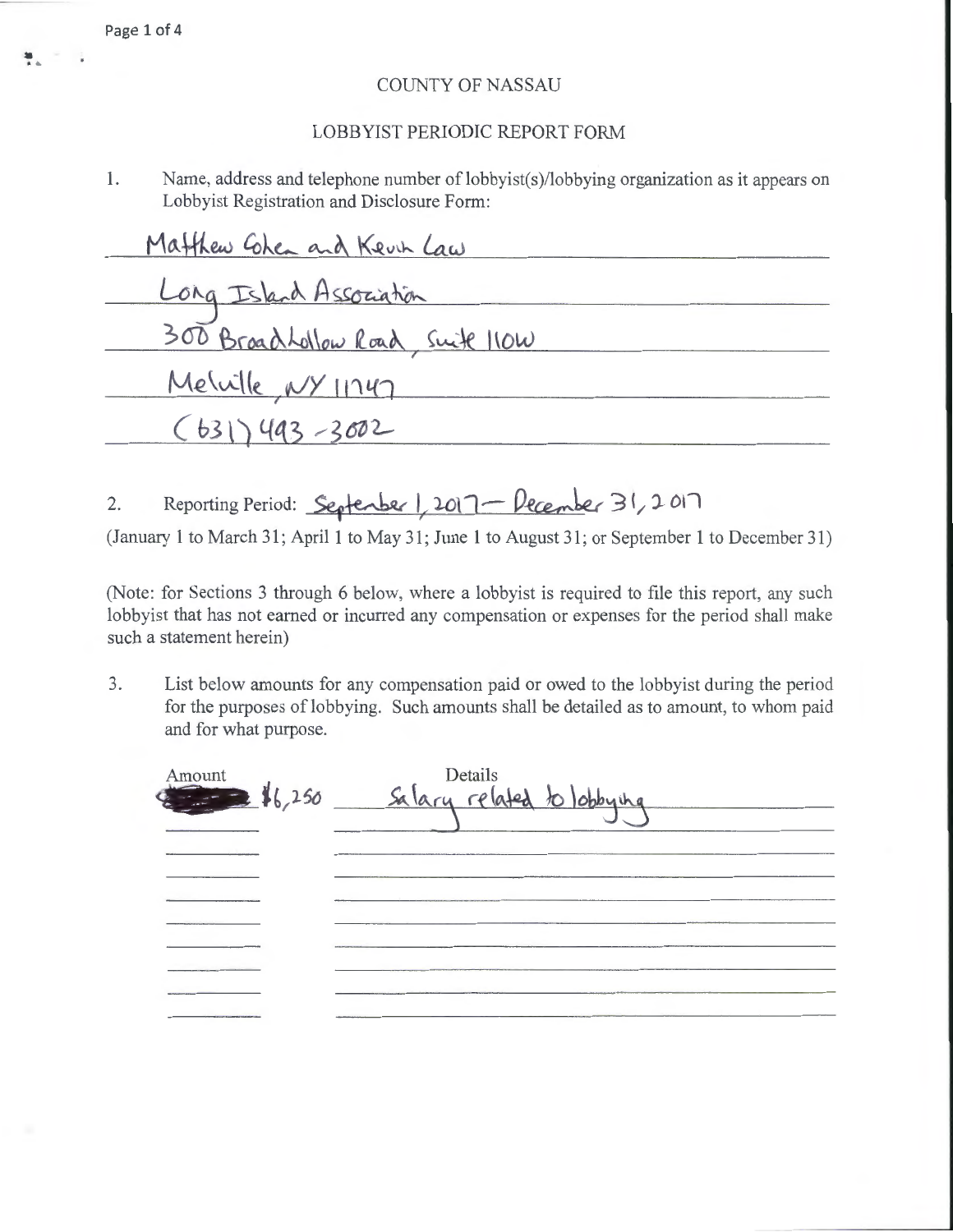Page 2 of 4

4. List below the cumulative total amounts earned to date for lobbying year:



5. List below amounts for any expenses expended or incurred by the lobbyist during the period for the purposes of lobbying. Such amounts shall be detailed as to amount, to whom paid and for what purpose.

| Amount | Details $N/A$ |  |  |  |
|--------|---------------|--|--|--|
|        |               |  |  |  |
|        |               |  |  |  |
|        |               |  |  |  |
|        |               |  |  |  |
|        |               |  |  |  |
|        |               |  |  |  |

6. List below the cumulative total amounts expended to date for lobbying year:

 $N/A$ 

(In lieu of completing 7 through 10 below, you may attach a copy of your Lobbyist Registration and Disclosure Form, provided the information has not changed.)

7. List whether and where the lobbyist(s)/lobbying organization is registered as a lobbyist (e.g. Nassau County, New York State):

New York State<br>Suffolk Comby<br>Nassau Comby

8. Name, address and telephone number of client(s) by whom, or on whose behalf, the lobbyist is retained, employed or designated.

Long Island Association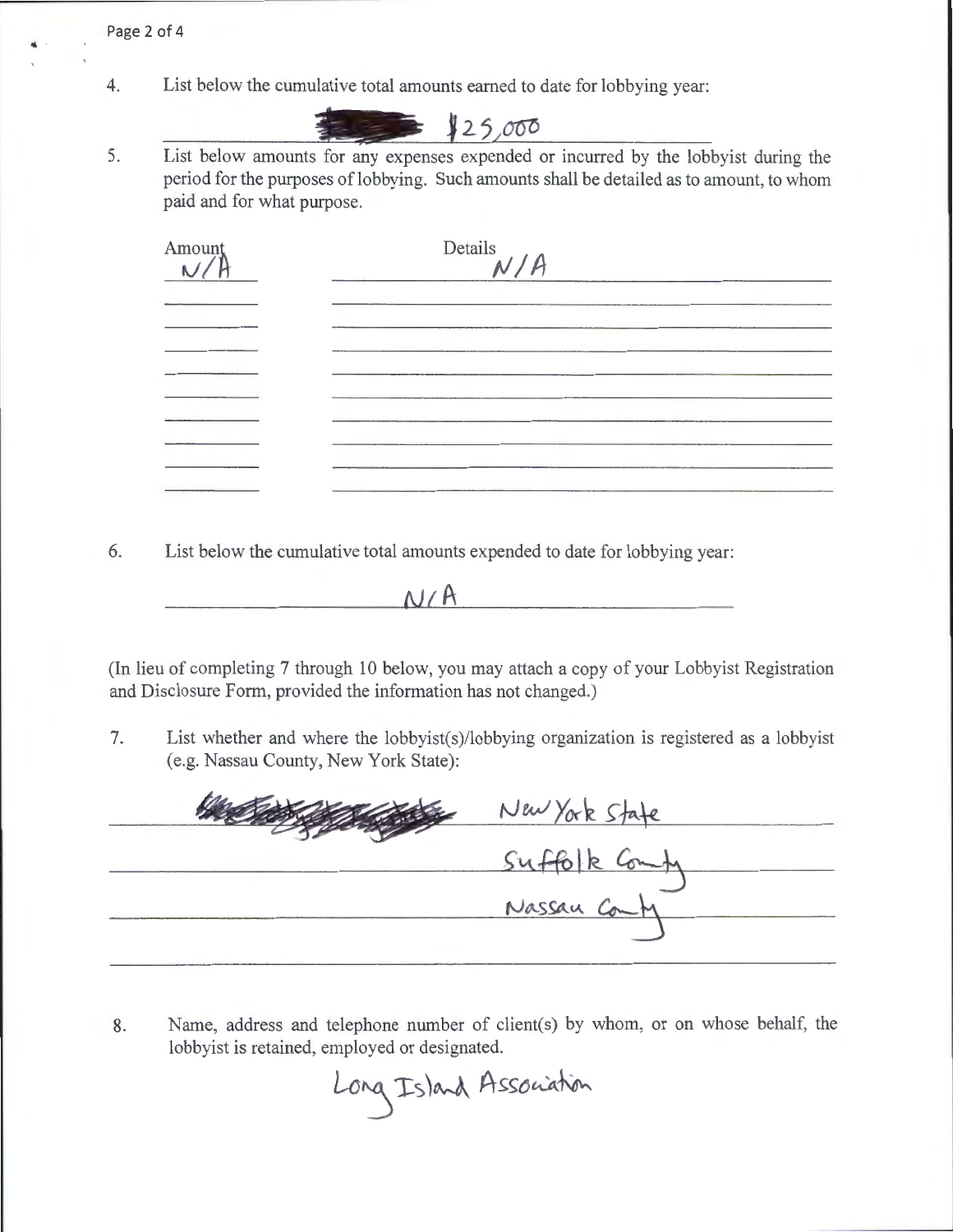$\bullet$   $^{-1}$ 

## Same address and telephone as above.

9. Describe lobbying activity conducted, or to be conducted, in Nassau County, and identify client(s) for each activity listed, during the Reporting Period.

 $\ddot{\phantom{a}}$ 

for the Long Island Association (the diet), Matthew Cohen and Kenn Law submit letters, testimony and other writte correspondence as well as engage in verbal communications regarding legislation, rules regulations and other public policy matters proposed in and by Nassau Can

10. The name of persons, organizations or governmental entities before whom the lobbyist has lobbied during the period.

Nassau County Greentive, Nassan County legislature